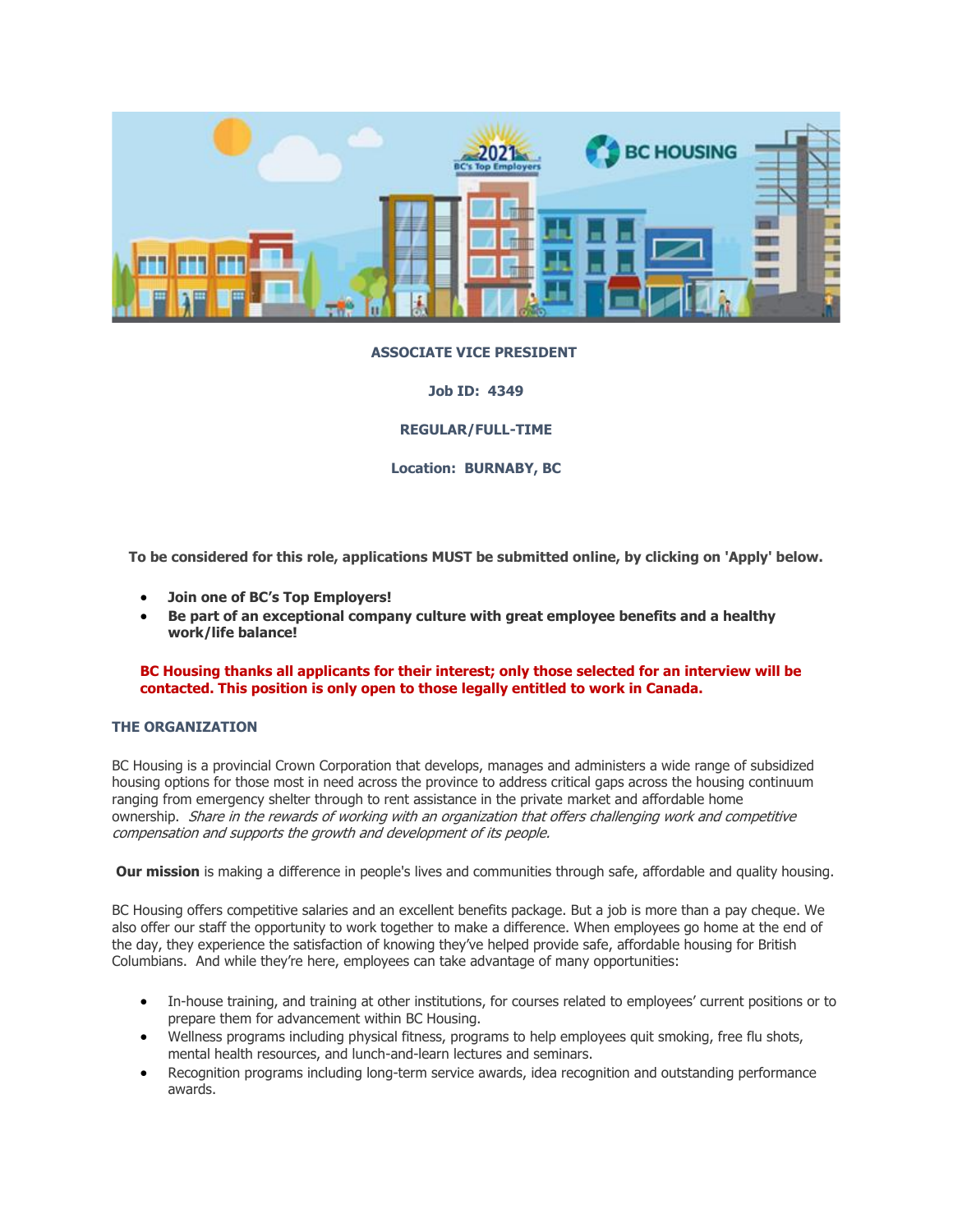- Livegreen incentives include an employee transit pass program, and other initiatives that encourage alternative, sustainable transportation (even a bike purchase program!).
- An active Social Club that organizes special events like seasonal parties and arranges group discounts to other events.
- Participation in community and charitable events.

\*\* Please note: Eligibility for benefits offered is based on employment status \*\*

# **ASSOCIATE VICE PRESIDENT:**

(\$163,481 to \$193,331 Annually)

### **POSITION SUMMARY**

Reporting to the Vice President, Development and Asset Strategies, the Associate Vice President, Development Strategies leads the planning, design and delivery of complex and diverse social housing development projects across the Province. He/she/they promotes the housing program with housing organizations/representatives and the three levels of government and manages the review and recommendation of funding allocations. The Associate Vice President provides leadership in the review and evaluation of project sites and development plans, coordinates submissions for approval by the Executive Committee, leads due diligence reviews to ensure risks are identified and BC Housing's interests are protected throughout the design and development process, and ensures the finalization of projects in accordance with project goals, budgets and timelines. The incumbent participates with the Vice-President in the development of business opportunities through the promotion of BC Housing's programs and services.

# **CANDIDATE PROFILE**

### **The successful candidate will have the following:**

## **EDUCATION & EXPERIENCE:**

- Bachelor's degree in land use planning, real estate development, business administration or related field.
- Extensive project management experience in developing multi-unit residential housing in the non-profit sector and private market.
- Or an equivalent combination of education, training and experience acceptable to the Employer.

# **KNOWLEDGE, SKILLS AND ABILITIES:**

- Extensive knowledge and understanding of affordable housing program implementation, project planning, development and construction of multi-unit residential housing, and of the philosophies, practices, models and frameworks associated with project management
- Ability to learn and understand BC Housing's mandate, programs and policies in delivering social housing programs throughout the province
- Ability to lead the planning, design and delivery of multiple diverse social housing development projects for a large and highly complex region of the province
- Ability to establish a high level of rapport with senior management, Executive, governments, social housing partners and other relevant stakeholders and funding partners
- Ability to utilize judgment in presenting issues, and provide leadership, direction and influence in facilitating appropriate courses of action
- Ability to lead, coach and motivate staff in a team environment
- Ability to analyze and solve issues and make effective decisions.
- Effective consultative, facilitation, consensus building, problem solving, conflict resolution and negotiation skills
- Effective leadership, communication, presentation and interpersonal skills